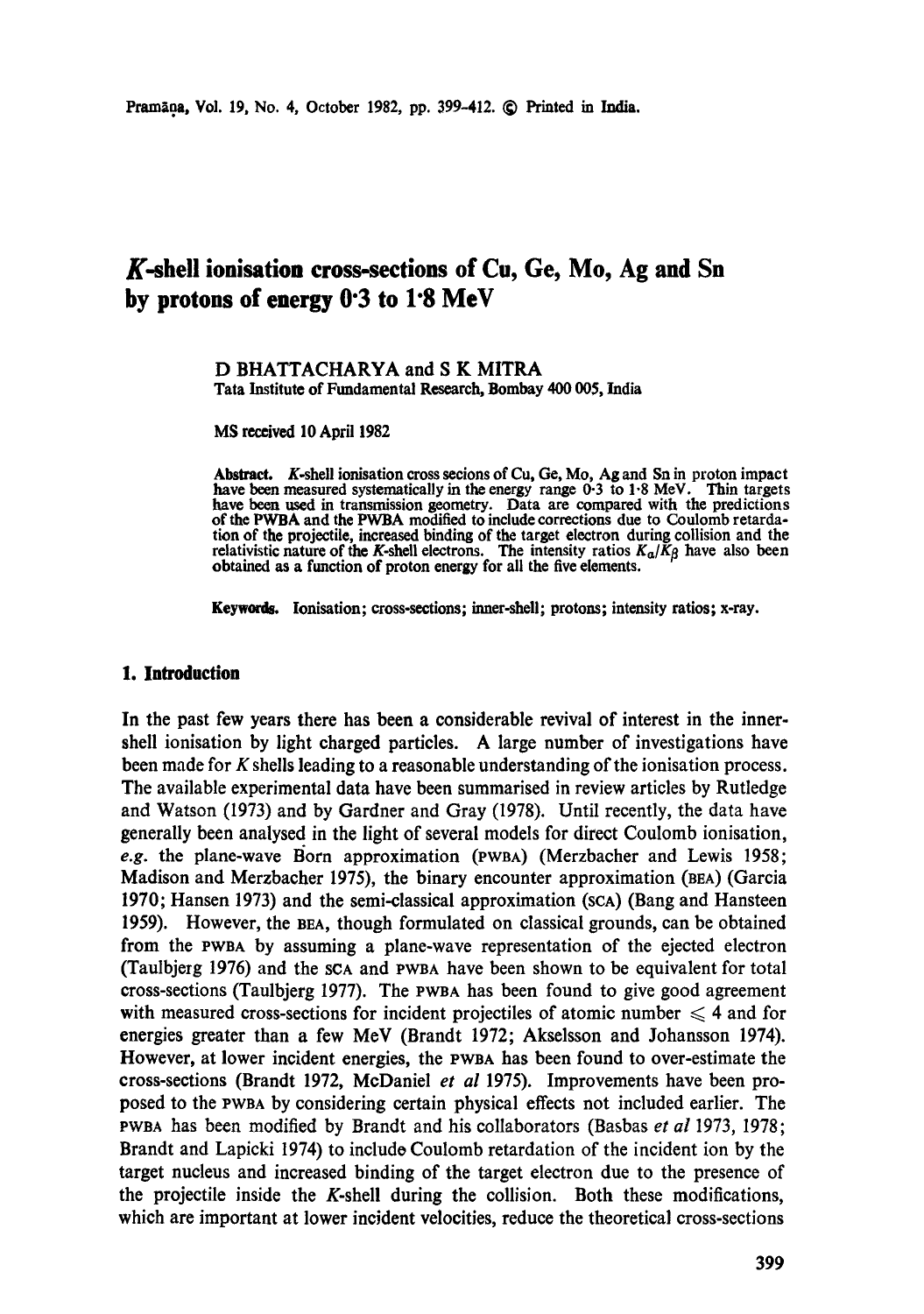and improve the agreement with measurements (McDaniel *et al* 1975; Wilson *et al*  1977).

Relativistic effects which are believed to be important particularly at low incident velocities for heavier targets are expected to increase the theoretical cross sections (Jamnik and Zupančič 1957; Hönl 1933; Hansen 1973; Tricomi et al 1977). For heavy targets, the K-shell electrons move with relativistic velocities and so relativistic wave functions should be used in the calculations of the cross-sections. The relativistic K-shell wave-function has a singularity at the origin. This increases the form factor for the large values of momentum transfer which are needed for ionisation by low energy projectiles. The enhancement of the form factor increases the crosssection at low incident velocities and the effect subsides as the velocity increases. Full relativistic calculations are, however, rather involved and the available formulations are not explicit enough to extract numerical values for the individual crosssections. Recently, Brandt and Lapicki (1979) have prescribed an approximate estimation of the relativistic correction. In this context there is a need to measure absolute K-shell ionisation cross-section for medium-Z elements at low projectile energies and investigate the effect of relativistic and other corrections to the PWBA. These cross-sections are also useful for laboratories involved in analytical studies of trace elements *e.g.* pIxE (Johansson and Johansson 1976).

In this work we have measured the K-shell ionisation cross-sections of Cu, Ge, Me, Ag and Sn induced by protons in the energy range 0.3 to 1.8 MeV. The intensity ratios  $K_{\alpha}/K_{\beta}$  as a function of the projectile energy have also been determined. Similar work using <sup>4</sup>He ions as projectiles are being reported elsewhere (Bhattacharya *et al* 1982b). The cross-section data have been compared with the predictions of PWBA with and without modifications for increased binding, Coulomb retardation, and relativistic effects (Basbas *et al* 1973, 1978; Brandt and Lapicki 1974, 1979). The  $K_a/K_f$  ratios have been compared with the theoretical predictions of Scofield (1974a, b).

## **2. Experimental procedure**

The experimental procedure is the same as that used in our earlier works (Bhattacharya *et al* 1980, 1982a) and only a brief description will be given here. Protons in the energy range  $0.3$  to  $0.9$  MeV were obtained from the 1 MV Cockcroft-Walton generator at this Institute. For the higher energy range the 2 MV van de Graaff accelerator at the Indian Institute of Technology, Kanpur was used. The two sets of measurements were matched at three common energy points, 0.7, 0.8 and 0.9 MeV and were found to be quite consistent with each other. The beam energy calibrations for the accelerators were done by using the 340 keV, 672 keV and 872 keV resonances of the reaction <sup>19</sup>F(p,  $\alpha \gamma$ )<sup>16</sup>O and the 1.02 MeV threshold of the reaction <sup>3</sup>T(p, n)<sup>3</sup>He. After its emergence from the analysing magnet, the proton beam was focussed onto the target through a 1 mm diameter tantalum collimator. Thin targets were used in transmission geometry and the target thicknesses were approximately 100  $\mu$ g/cm<sup>2</sup> for Cu, Ag and Sn, 90  $\mu$ g/cm<sup>2</sup> for Ge and 16  $\mu$ g/cm<sup>2</sup> for Mo. The Cu, Ag and Sn targets were self-supporting; and the Ge and Me (in oxide form) targets were deposited on carbon backing ( $\simeq 20~\mu$ g/cm<sup>2</sup> thick). After passing through the target the beam was finally collected in a Faraday cup connected to a current integrator. The Fara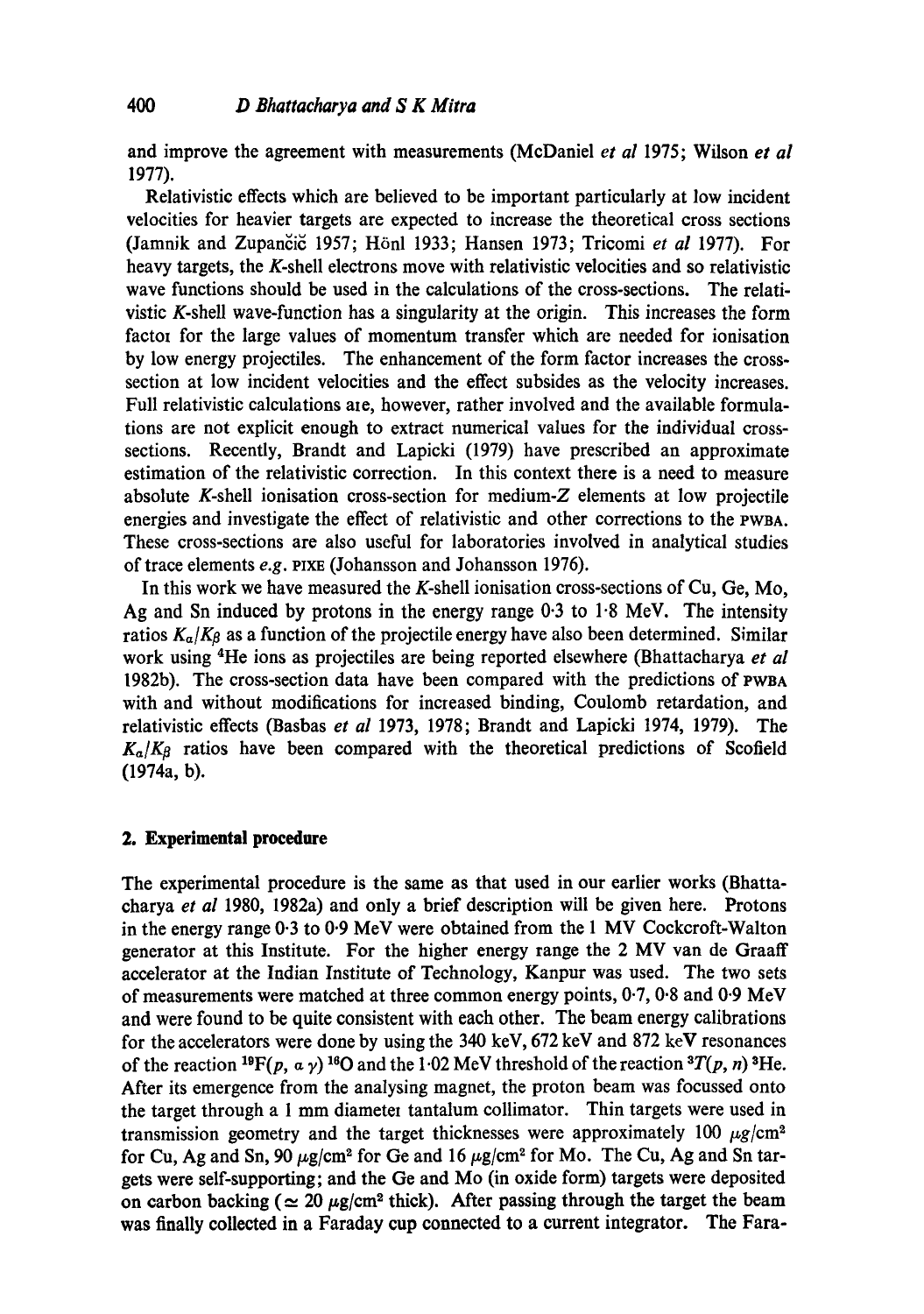day cup was a 30 cm long narrow tube electrically insulated and placed at the other end of the scattering chamber which had a diameter of 30 cm. This arrangement was made to ensure that secondary electrons do not escape from the Faraday cup. To check this point, an electron suppressor was put between the scattering chamber and the Faraday cup. With a negative voltage of 250 V applied to the electron suppressor there was no noticeable change in the current measured by the current integrator. The electron suppressor was therefore not used in the actual measurements. A cold finger was used in the scattering chamber to avoid any possible carbon build up on the target. Targets were mounted at an angle of  $45^{\circ}$  with respect to the incident beam and the x-ray detector. To ascertain the target thickness, a silicon surfacebarrier detector was placed at 157° to the incident beam to detect back-scattered protons fiom the target. The surface-barrier detector was covered with analuminium cap having a 0.4 mm diameter hole at the centre. The area of the hole was carefully measured under a microscope. The solid angle subtended by this detector at the target was  $4.5 \times 10^{-5}$  sr. Target thicknesses were determined by assuming the scattering at 157° to be purely Rutherford in origin. At low energies, particularly for heavy targets, there are deviations from Rutherford law (L'ecuyer *et al* 1979). However, for the heaviest target used by us, *e.g.* Sn, this deviation is less than a few per cent. Possible target deterioration was checked by taking a few scattered proton spectra with the surface barrier detector before and after each x-ray run. At lower energies  $(E_p < 0.6$  MeV) the surface barrier detector spectra did not clearly resolve the elastic peaks due to scattering from the target and its backing material. Accordingly, surface-barrier detector spectra taken at higher energies were used to obtain the target thickness and x-ray yields were normalised to the integrated proton current.

Characteristic x-rays from the target were detected by a Si(Li) detector 1 cm diameter by  $4.5$  mm thick along with a cooled FET preamplifier. This had a resolution (rWHM) of 500 eV at 6.4 keV. The absorbers in the path of the x-rays were two 0.0254 cm thick Be windows, one on the scattering chamber and the other on the detector and a  $2 \text{ mg/cm}^2$  thick aluminium foil in front of the detector to cut-off the copious L x-rays. The efficiency of the detector in the same geometry as that used in the actual measurements was determined by using calibrated sources of  $57C_0$ ,  $10<sup>9</sup>$ Cd and  $2<sup>41</sup>$ Am following the procedure given by Gehrke and Lokken (1971).

The x-ray and surface-barrier detector pulses were recorded in a 400-channel analyser. To avoid any pile-up, the proton current was kept between 50 and 300 nA. Figure 1 shows a typical K x-ray spectrum from an Ag target. The  $K_{\alpha}$  and  $K_{\beta}$  lines are dearly separated. A background run was taken using a blank aluminium target. No peaks were observed in the region of interest indicating the absence of any contamination lines.

The main sources of error in such measurements are (i) target thickness determination, (ii) proton current measurement, (iii) efficiency determination of the x-ray detector and (iv) counting statistics. The individual contributions in the present measurement due to the above sources were estimated to be about  $10\%$ ,  $5\%$ ,  $10\%$ and 1 to  $3\%$  respectively. Final errors were obtained by adding the above values in quadrature and found to be about  $15\%$ . For the intensity ratios, however, the first three sources do not contribute and hence the errors in the ratios are about  $5\%$  only.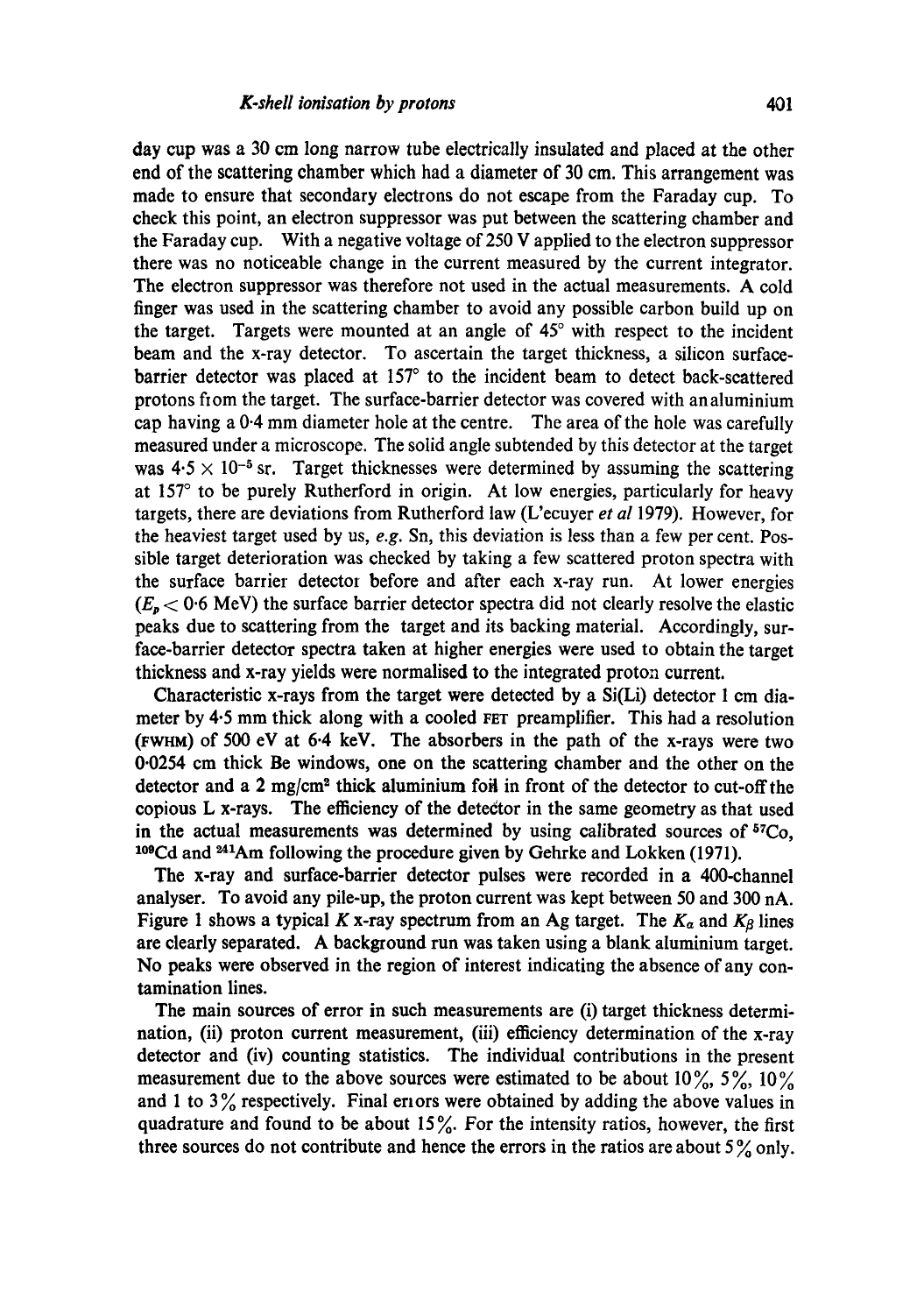

Figure 1. Typical K x-ray spectrum of Ag in 0.55 MeV proton impact.

## **3. Data analysis**

Assuming the x-ray production to be isotropic (Lewis *et al* 1972) the K-shell ionisation cross-sections can be obtained from the following relations

$$
\sigma_K^{\mathbf{x}} = (A_{\alpha}|\epsilon_{\alpha} + A_{\beta}|\epsilon_{\beta})/N_t N_c, \qquad (1)
$$

$$
\sigma_K^t = \sigma_K^x / \omega_K. \tag{2}
$$

Here,  $A_{\alpha}$  ( $A_{\beta}$ ) is the observed yield of  $K_{\alpha}$  ( $K_{\beta}$ ) line,  $N_t$  is the number of target atoms/cm<sup>2</sup>, N<sub>c</sub> is the proton current,  $\epsilon_a(\epsilon_\beta)$  is the absolute efficiency of the x-ray detector for the  $K_{\alpha}$  ( $K_{\beta}$ ) line and  $\omega_K$  is the fluorescence yield for the K-shell. The values of  $\omega_K$  were taken from the recent compilation of Krause (1979).  $N_t$  was obtained separately from the surface barrier detector spectra using the expression

$$
N_t = N_p / [(d \sigma/d \Omega)_R \Omega N_c], \qquad (3)
$$

where  $N_p$  is the number of protons detected by the surface-barrier detector,  $N_c$  is the beam current measured at the Faraday cup,  $\Omega$  is the solid angle subtended by the surface-barrier detector at the target and  $(d\sigma/d\Omega)_R$  is the Rutherford scattering crosssection at the incident proton energy and the particular scattering angle (157° for the present measurement).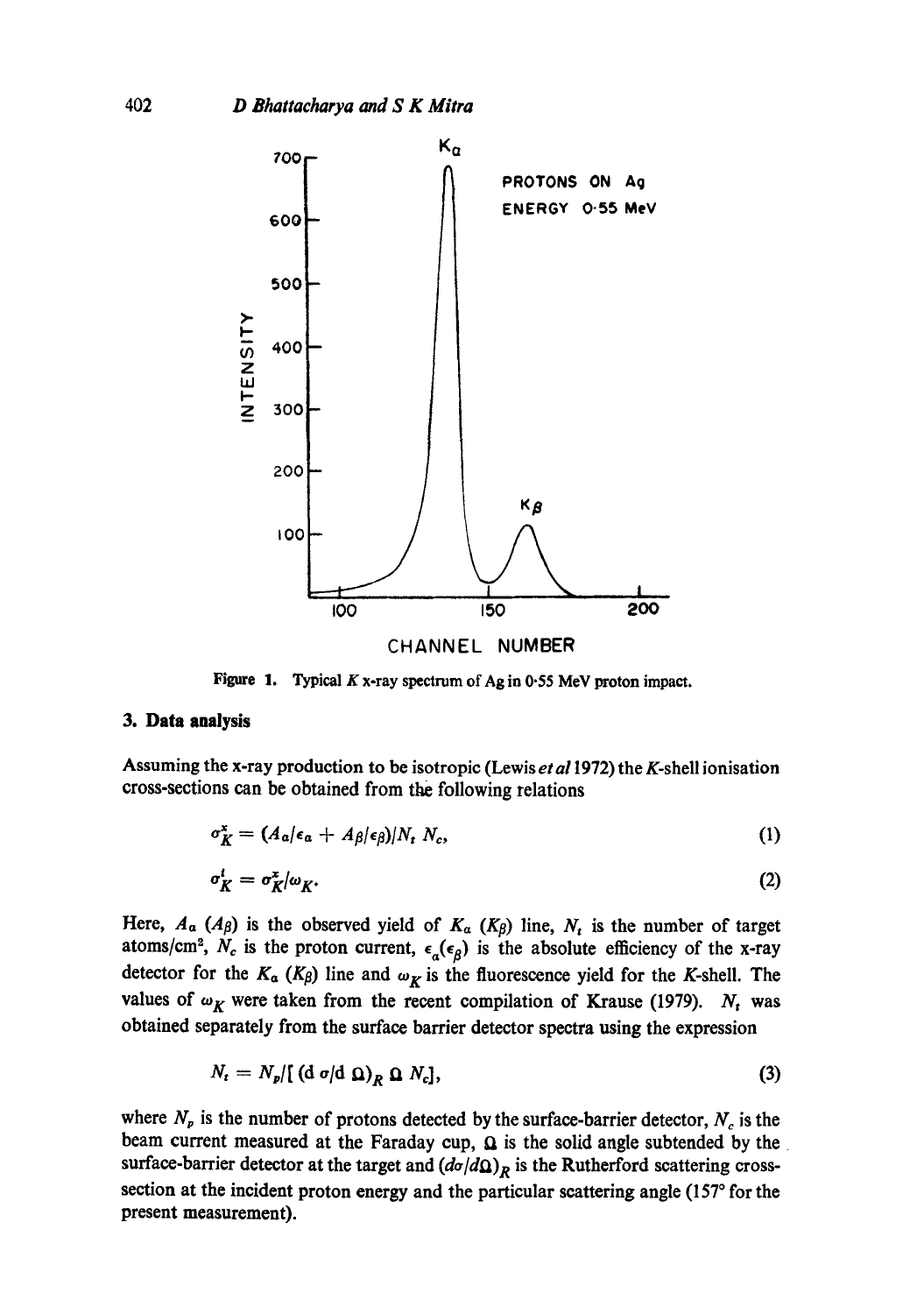#### **4. Results nd Discessiem**

#### 4.1 *K.shell ionisation cross sections*

The measured K-shell ionisation cross-sections  $\sigma_K^i$  for Cu, Ge, Mo, Ag and Sn are given in tables 1 and 2. In order to compare our data with those of other authors, the data are also plotted in figures 2-6. The predictions of the PWeA (Khandelwal *et a11969),* the PWBA with corrections due to increased binding and Coulomb retardation (PWBAB, Basbas *et al* 1973, 1978) and PWBAB with the relativistic correction (PWBABR, Brandt and Lapicki 1979) are also shown in the figures. We first note that the predictions of PWBA are two to three times higher than the measured values. Inclusion of "binding" and "Coulomb retardation" corrections (PWBAB) brings the theoretical estimates lower than the data points by about 50%. The predictions of the PWBABR, however, give reasonable agreement (within  $20\%$ ) for all the elements. In order to bring out the comparison of our data with the predictions of PWBABR more clearly, we have plotted in figure 7 the ratio  $\sigma^{expt}/\sigma^{PWBAB}$  for all the elements as a function of the scaled velocity parameter  $\xi_K$  ( $\xi_K$  is the ratio of the projectile velocity to the reduced velocity of the K-shell electron). We find that the ratio has the value  $1.0 \pm 0.2$  which implies that the PWBABR represents the data within 20%. This is quite satisfactory as the experimental uncertainty itself is 15%.

| Cu                      |              | Ge          |            | Mo          |              |
|-------------------------|--------------|-------------|------------|-------------|--------------|
| $E_p$ (MeV)             | $\sigma_{I}$ | $E_p$ (MeV) | $\sigma_i$ | $E_p$ (MeV) | $\sigma_{i}$ |
| 0.28                    | $2.1(-1)$    | 0.33        | $1.5(-1)$  | 0.39        | $5.4(-3)$    |
| $0 - 33$                | $40(-1)$     | 0.37        | $2.2(-1)$  | $0 - 43$    | $8.9(-3)$    |
| 0.37                    | $5.7(-1)$    | 0.42        | $3.1(-1)$  | $0 - 48$    | $1.5(-2)$    |
| 0.42                    | $8.3(-1)$    | 0.46        | $4.0(-1)$  | 0.55        | $2.5(-2)$    |
| 0.5                     | 1.5          | 0.52        | $6.3(-1)$  | $0 - 6$     | $3.8(-2)$    |
| 0.56                    | 2.0          | 0.56        | $8.0(-1)$  | 0.66        | $4.9(-2)$    |
| $0 - 61$                | 2.5          | 0.6         | $9.9(-1)$  | 0.71        | $6.5(-2)$    |
| 0.65                    | $3-0$        | 0.65        | $1-2$      | 0.77        | $9.0 (-2)$   |
| 0.69                    | 3.7          | 0.71        | $1 - 7$    | 0.80        | $1.3(-1)$    |
| 0.74                    | $4 - 4$      | 0.75        | 2.1        | 0.85        | $1.5(-1)$    |
| 0.79                    | $5 - 4$      | 0.79        | 2.5        | 0.9         | $1.8(-1)$    |
| 0.83                    | 6.3          | 0.91        | 3.5        | $1 - 01$    | $2.9(-1)$    |
| 0.87                    | 7.4          | $1 - 01$    | $5-2$      | 1.11        | $40(-1)$     |
| 0.91                    | 10           | $1 - 11$    | $6 - 4$    | $1-21$      | $5.6(-1)$    |
| 1:01                    | 13           | $1-21$      | $8 - 7$    | 1.31        | $7.0 (-1)$   |
| 1:11                    | 18           | 1.31        | 10         | $1 - 41$    | $8.9(-1)$    |
| $\mathbf{i}$ $\cdot$ 21 | 22           | 1.41        | 14         | 1.51        | $1-0$        |
| $1 - 31$                | 29           | 1:51        | 16         | $1-61$      | $1-4$        |
| 1.41                    | 37           | $1 - 61$    | 20         | $1 - 71$    | $1 - 6$      |
| 1.51                    | 44           | $1-71$      | 23         | 1.81        | 2.0          |
| $1 - 61$                | 50           | $1 - 81$    | 26         |             |              |
| $1 - 71$                | 54           |             |            |             |              |
| 1.81                    | 69           |             |            |             |              |

**Table** 1. Experimental K-shell ionisation cross-sections (in barns) for proton impact on Cu, Ge and Mo (errors in the individual cross-sections are  $\pm 15\%$ ; numbers within brackets are exponents of the multiplicative powers of 10).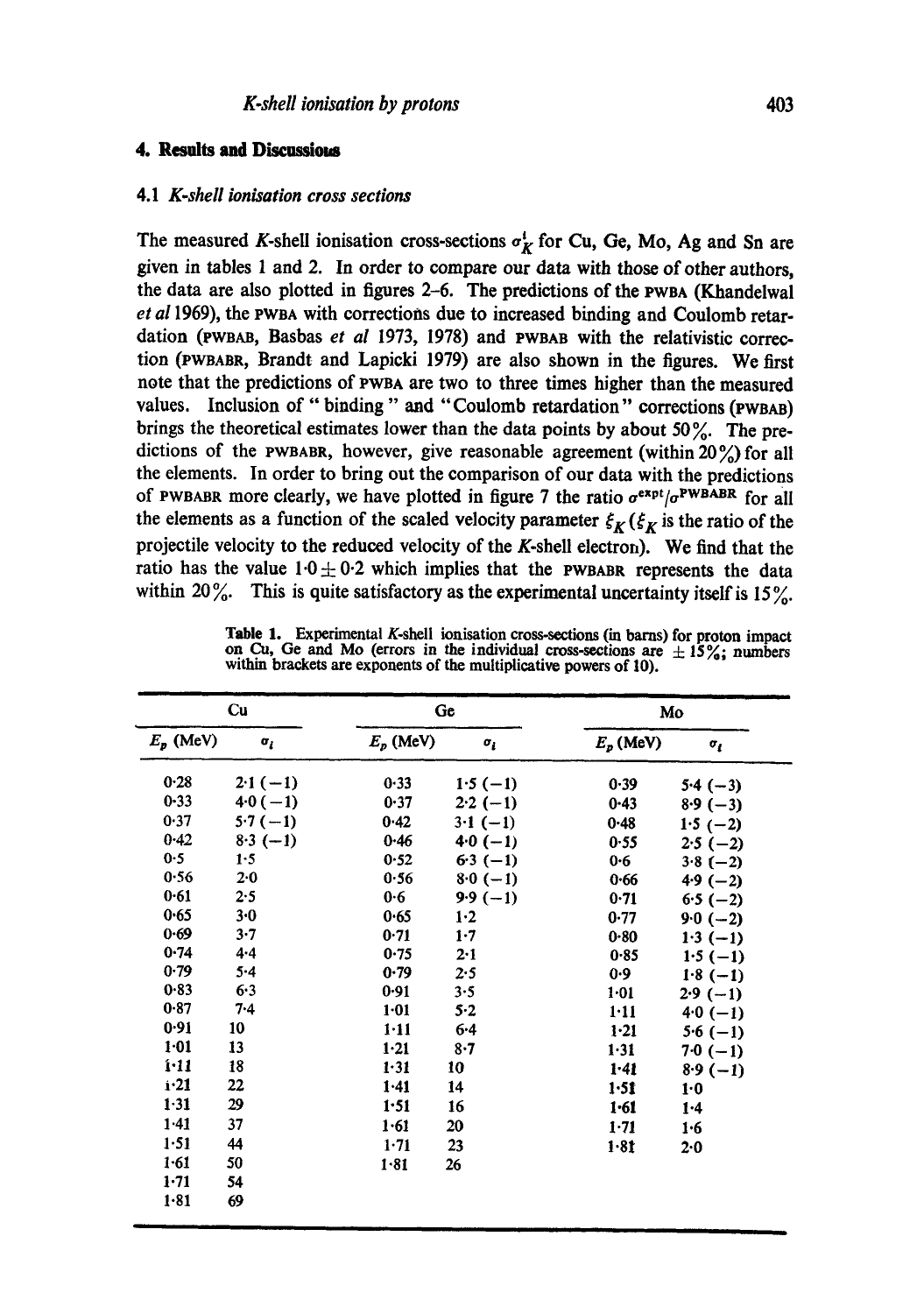|                                                                                                                                                             | Ag<br>$E_p$ (MeV)<br>$\sigma_i$                                                                                                                                                                                                                     |                                                                                                                                                | Sn<br>$E_p$ (MeV)<br>$\sigma_{I}$                                                                                                                                                                                          |  |
|-------------------------------------------------------------------------------------------------------------------------------------------------------------|-----------------------------------------------------------------------------------------------------------------------------------------------------------------------------------------------------------------------------------------------------|------------------------------------------------------------------------------------------------------------------------------------------------|----------------------------------------------------------------------------------------------------------------------------------------------------------------------------------------------------------------------------|--|
| 0.42<br>0.46<br>0.51<br>0.55<br>$0 - 6$<br>0.64<br>0.69<br>0.74<br>0.82<br>0.88<br>$1 - 01$<br>1.11<br>1.21<br>1.31<br>1.41<br>1.51<br>1.61<br>1.71<br>1.81 | $1.9(-3)$<br>$3.4(-3)$<br>$5.2(-3)$<br>$7.8(-3)$<br>$1-1(-2)$<br>$1.5(-2)$<br>$2.1(-2)$<br>$2.7(-2)$<br>$3.9(-2)$<br>$5.3(-2)$<br>$9.2(-2)$<br>$1.4(-1)$<br>$1.8(-1)$<br>$2.3(-1)$<br>$3-1(-1)$<br>$3.9(-1)$<br>$4.8(-1)$<br>$5.6(-1)$<br>$7.1(-1)$ | 0.42<br>0.51<br>0.6<br>0.7<br>0.75<br>0.79<br>0.83<br>0.88<br>1.01<br>1.11<br>1.21<br>1.31<br>$1 - 41$<br>1.51<br>$1 - 61$<br>1.71<br>$1 - 81$ | $1.0(-3)$<br>$2-1(-3)$<br>$3.6$ (-3)<br>$6.6(-3)$<br>$9.0(-3)$<br>$1.2(-2)$<br>$1.7(-2)$<br>$2.4(-2)$<br>$3.9(-2)$<br>$5.6(-2)$<br>$7.9(-2)$<br>$1:1(-1)$<br>$1.5(-1)$<br>$1.9(-1)$<br>$2.2(-1)$<br>$2.4(-1)$<br>$3.1(-1)$ |  |

Table 2. Experimental K-shell ionisation cross-sections (in barns) for proton impact on Ag and Sn (errors in the individual cross-sections are  $\pm$  15%; numbers within brackets are exponents of the multiplicative powers of 10).



Figure 2. Measured K-shell ionisation cross-sections of Cu in proton impact.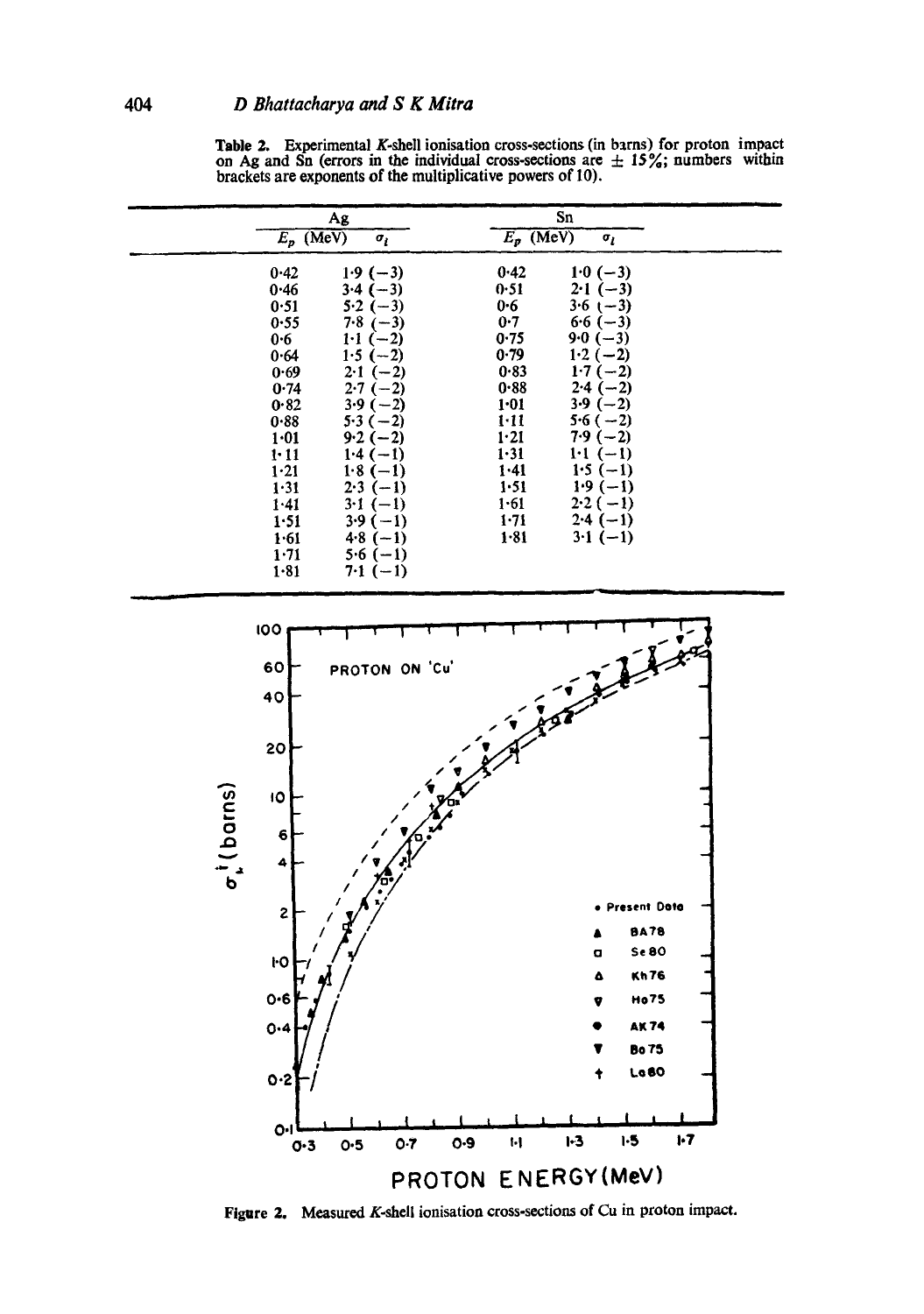

Figwe 3. Measured K-shell ionisation cross-sections of Ge in proton impact.

## 4.2 *The intensity ratio*  $K_{\alpha}/K_{\beta}$

Figure 8 shows the variation of the ratio  $I_{K_a}/I_{K_\beta} (= R_{a\beta})$  for all the five elements studied here as a function of the proton energy. The dotted line represents the theoretical values calculated by Scofield (1974a, b). These calculations are based on the assumption that there is a single vacancy in the K-shell. In figure 8, we notice that the ratio  $R_{\alpha\beta}$  does not show any energy dependence and the measured values agree, within their errors, with the calculated values of Scofield. This indicates that there is very little multiple ionisation in the case of 0.3 to 1.8 MeV proton impact of targets studied here *e.g.*  $29 \leq Z_2 \leq 50$ . Similar conclusions were drawn by Wilson *et al* (1977) in their investigation of the K-shell ionisation of elements from Nb to Gd.

#### 4.3 *Universal curve for K-shell ionisation*

One feature of inner-shell ionisation cross-sections is their scaling behaviour. Commonly, the quantity  $U^2 \sigma^i / Z_1^2$  plotted as a function of  $E/\lambda U$  lies on a single universal curve (Brandt 1972; Madison and Merzbacher 1975). Here  $U$  is the binding energy of the particular shell,  $\sigma^t$  is the ionisation cross section by impact of an ion of energy E and charge  $Z_1$  and  $\lambda$  is the mass of the impinging ion in units of electron mass. Figure 9 shows the universal curve obtained from our data and those of others wherever available. Figure 9 also includes our data for Cu, Ge, Mo and Ag in <sup>4</sup>He ion impact.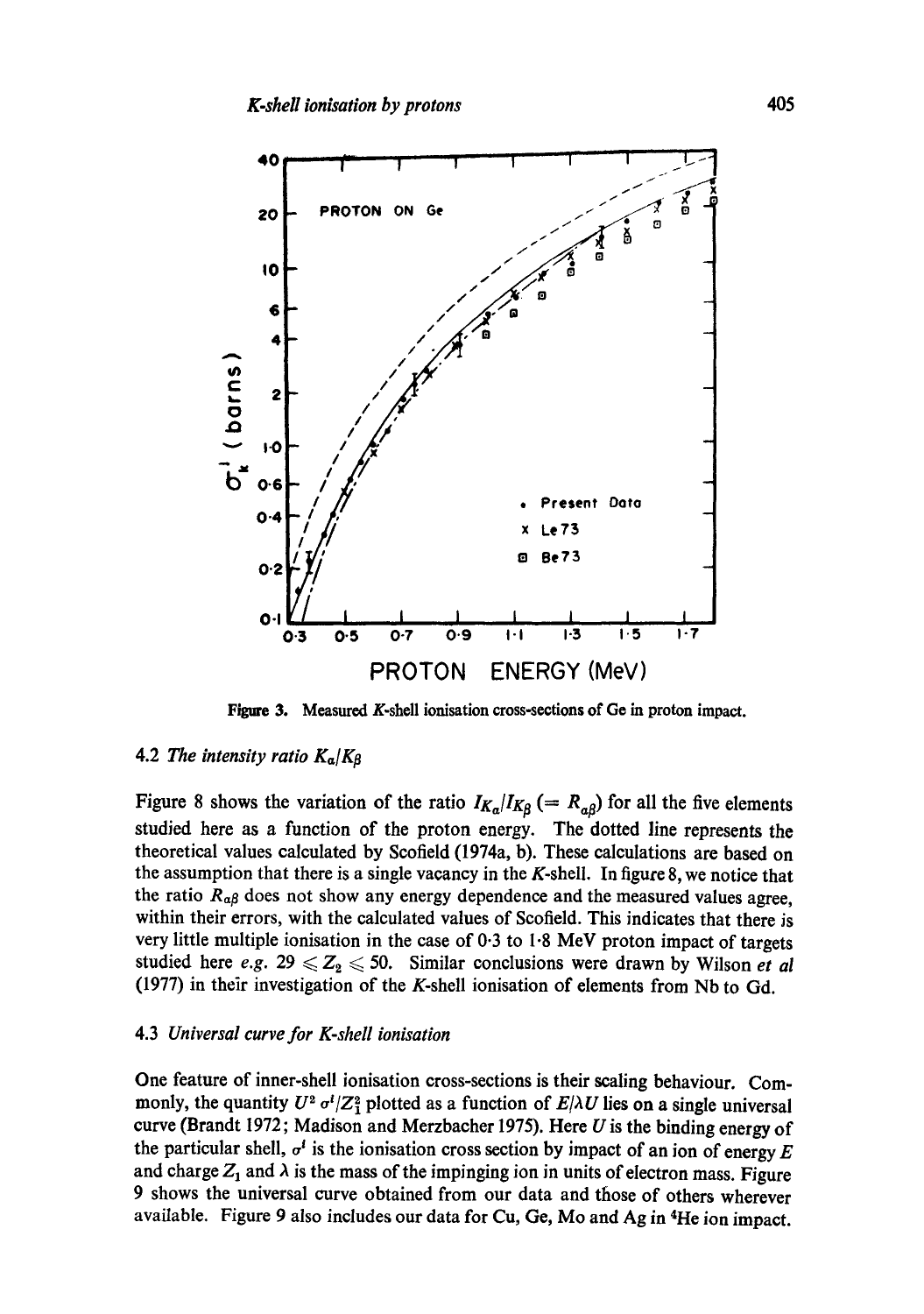

**Figure 4. Measured K-shell ionisation cross-sections of Mo in proton impact.** 

**We notice that the data for the five elements studied here do lie on a single smooth curve.** 

## **4.4** *Empirical formula for K-shell ionisation cross-sections*

**In analytical applications it often becomes necessary to estimate in a simple and accurate way K-shell ionisation cross-sections for elements for which no data exists. Recently, a simple empirical formula has been proposed by Lopes** *et al* **(1978). They**  find that at any given incident proton energy log  $\sigma_K^i$  varies linearly with the atomic **number of the target.** They have verified this for a small range of  $Z_2$  *e.g.* 20  $\leq Z_2$  $\leq 26$ . In figure 10 is shown a plot of log  $\sigma_K$  against  $Z_2$  from our data. We notice that the dependence of log  $\sigma_K$  on  $Z_2$  is indeed linear for even a wider range of  $Z_2$  $e.g. 29 \leqslant Z_2 \leqslant 50.$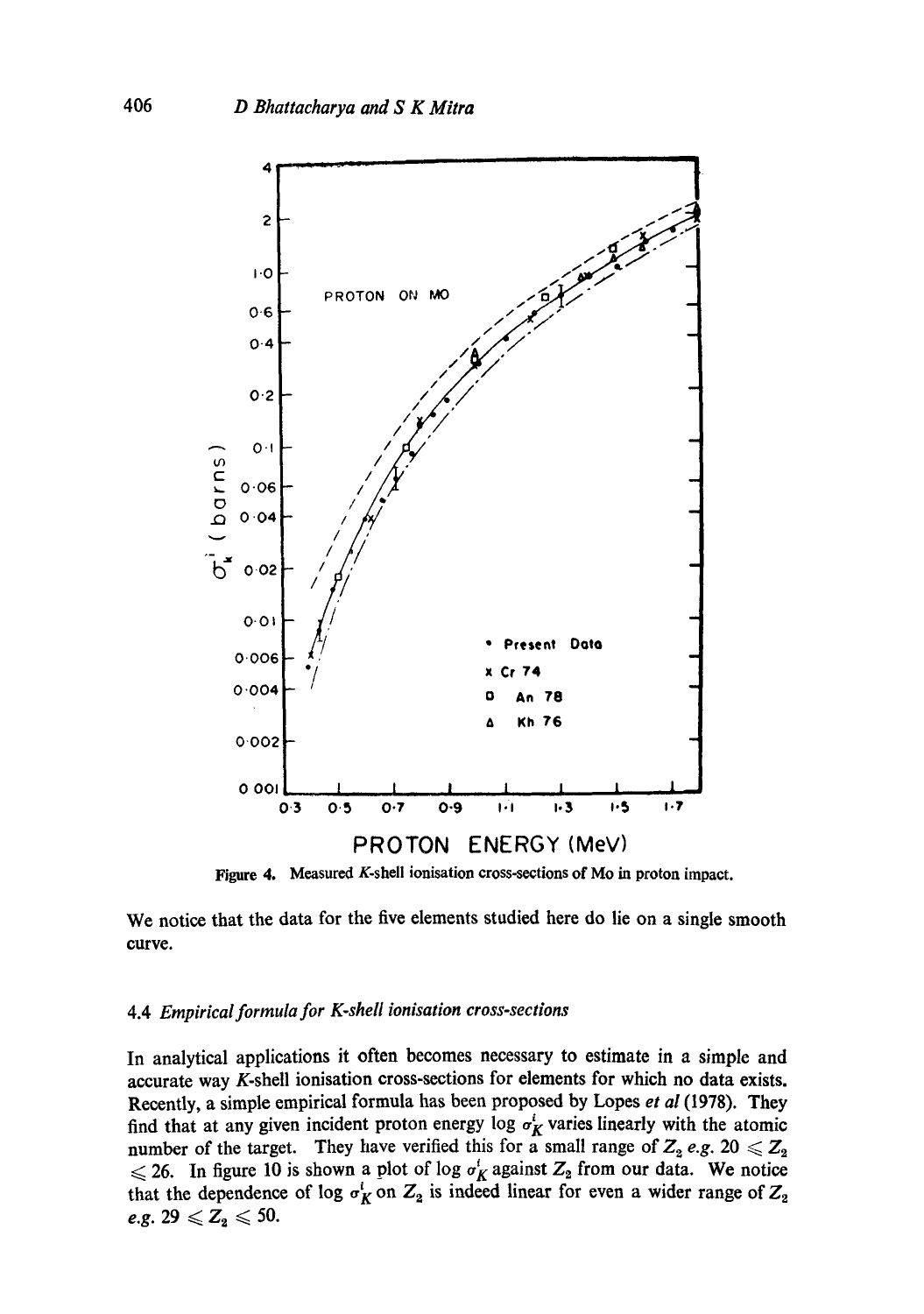

**Figure 5.**  Measured K-shell ionisation cross-sections of Ag in proton impact.

#### 4.5 *Comparison with other measurements*

In figures 2-6 we have always included data of other authors wherever available. Most of these have been taken from the compilation of Gardner and Gray (1978) and of Rutledge and Watson (1973). We observe that agreement within two standard deviations exists amongst the data from different laboratories, including ours.

#### **5. Summary and conclusion**

K shell ionisation cross sections of Cu, Ge, Mo, Ag and Sn have been measured in proton impact  $(0.3 \le E_p \text{ (MeV)} \le 1.8)$ . The PWBA, modified to include corrections due to increased binding, Coulomb retardation and effects due to the relativistic nature of the K-shell electrons represents the data quite well for all the elements studied. The intensity ratios  $K_{\alpha}/K_{\beta}$  measured by us for the various elements do not show any energy dependence. The values of the ratio  $K_{\alpha}/K_{\beta}$  agree, within their errors, with the single-hole calculations of Scofield (1974a, b). This possibly indicates that multiple ionisation does not play any significant role for 0.3 to 1.8 MeV proton impact of elements in the range  $29 \leq Z_2 \leq 50$ .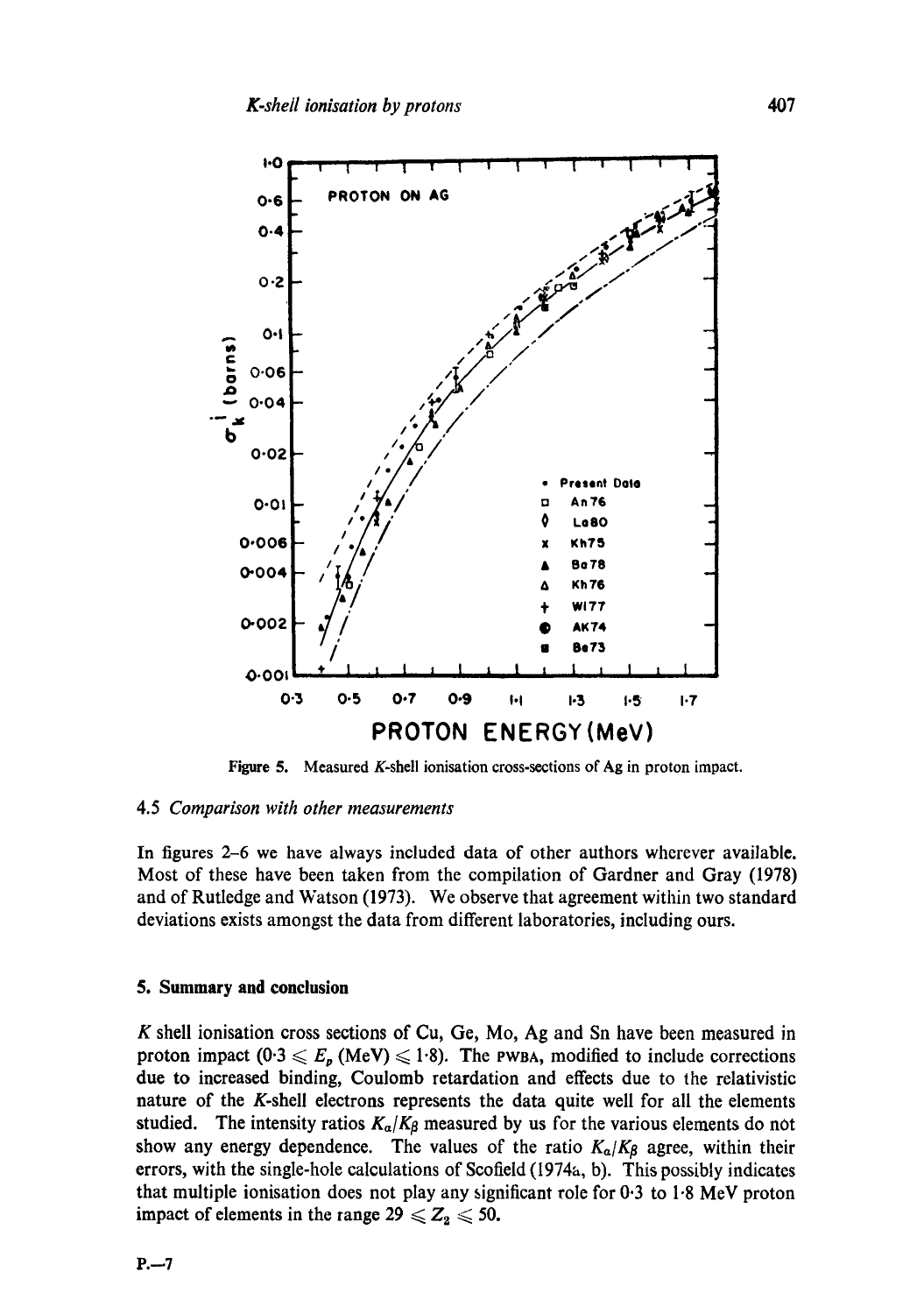![](_page_9_Figure_1.jpeg)

**Figure 6. Measured K-shell ionisation cross-sections of Sn in proton impact.** 

![](_page_9_Figure_3.jpeg)

Figure 7. The ratio  $\sigma^{\text{exp}/\sigma}$ <sup>NWBABN</sup> in proton impact as a function of the scaled velocity parameter  $\xi_{K}$ .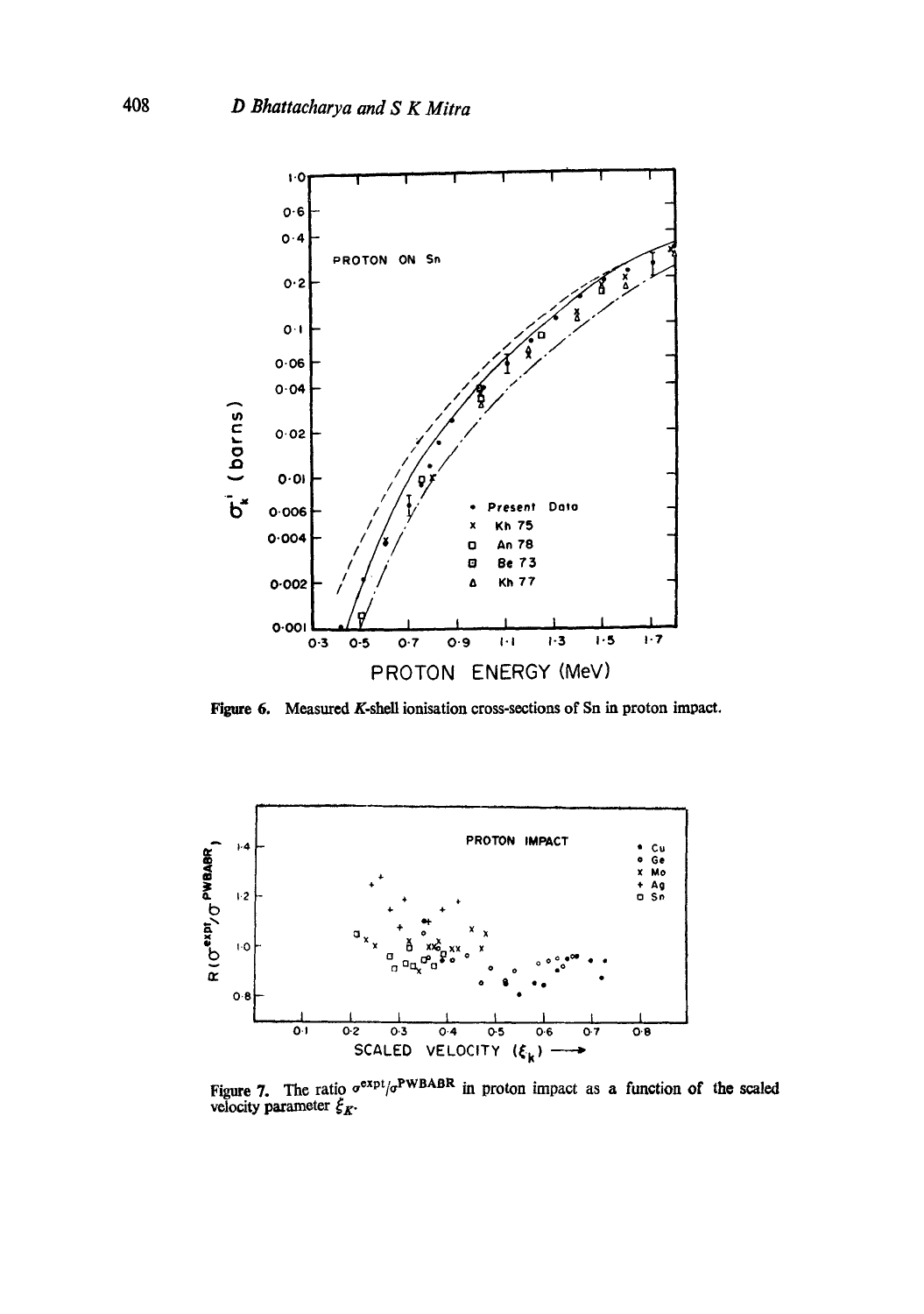![](_page_10_Figure_1.jpeg)

Figure 8. The intensity ratios  $R_{\alpha\beta} = K_{\alpha}/K_{\beta}$  for Cu, Ge, Mo, Ag and Sn in proton impact. The broken line represents the calculations of Scofield.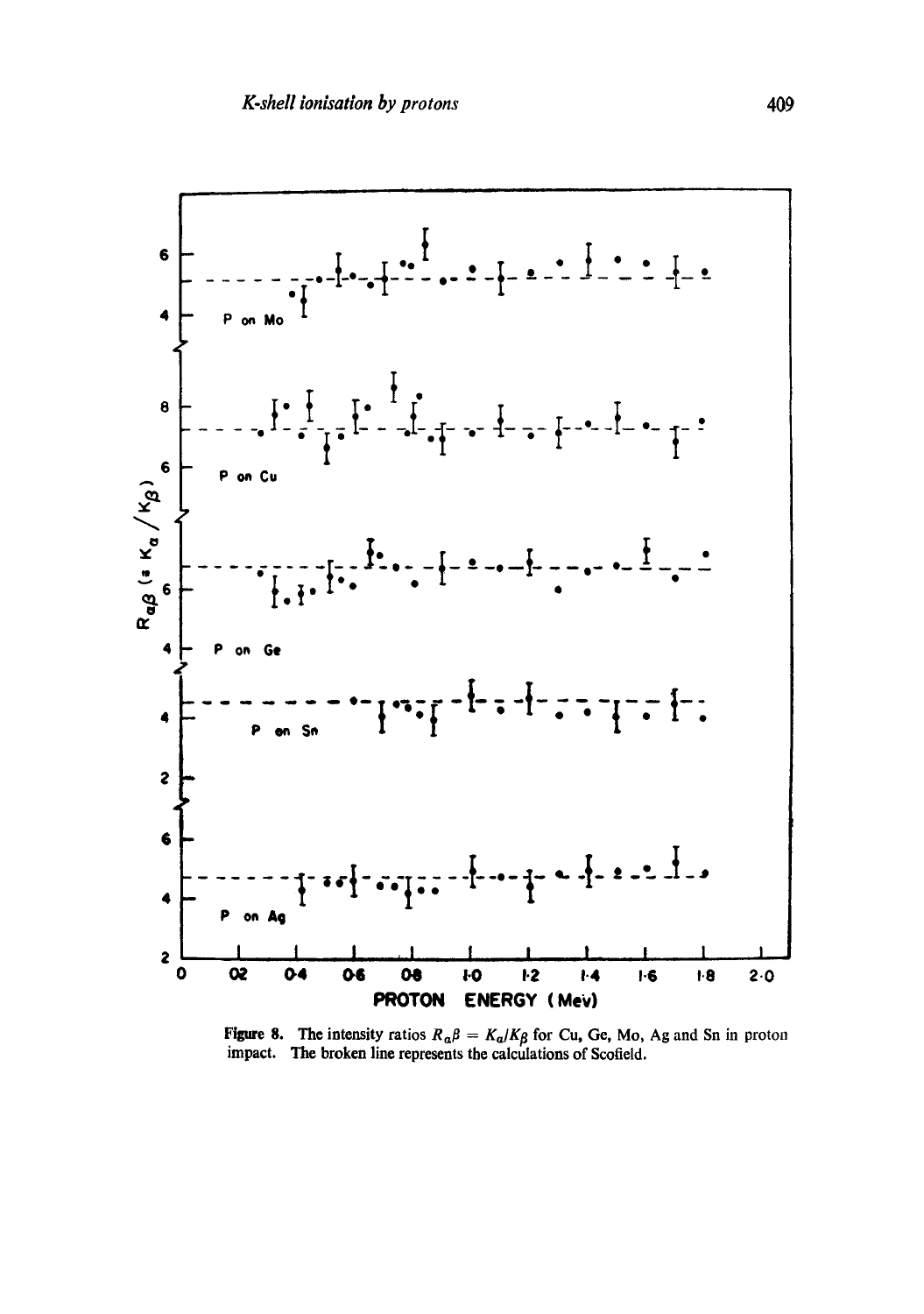![](_page_11_Figure_1.jpeg)

Figure 9. Universal curve for K.shell ionisation cross-sections. represents the predictions of the PWBABR. The full line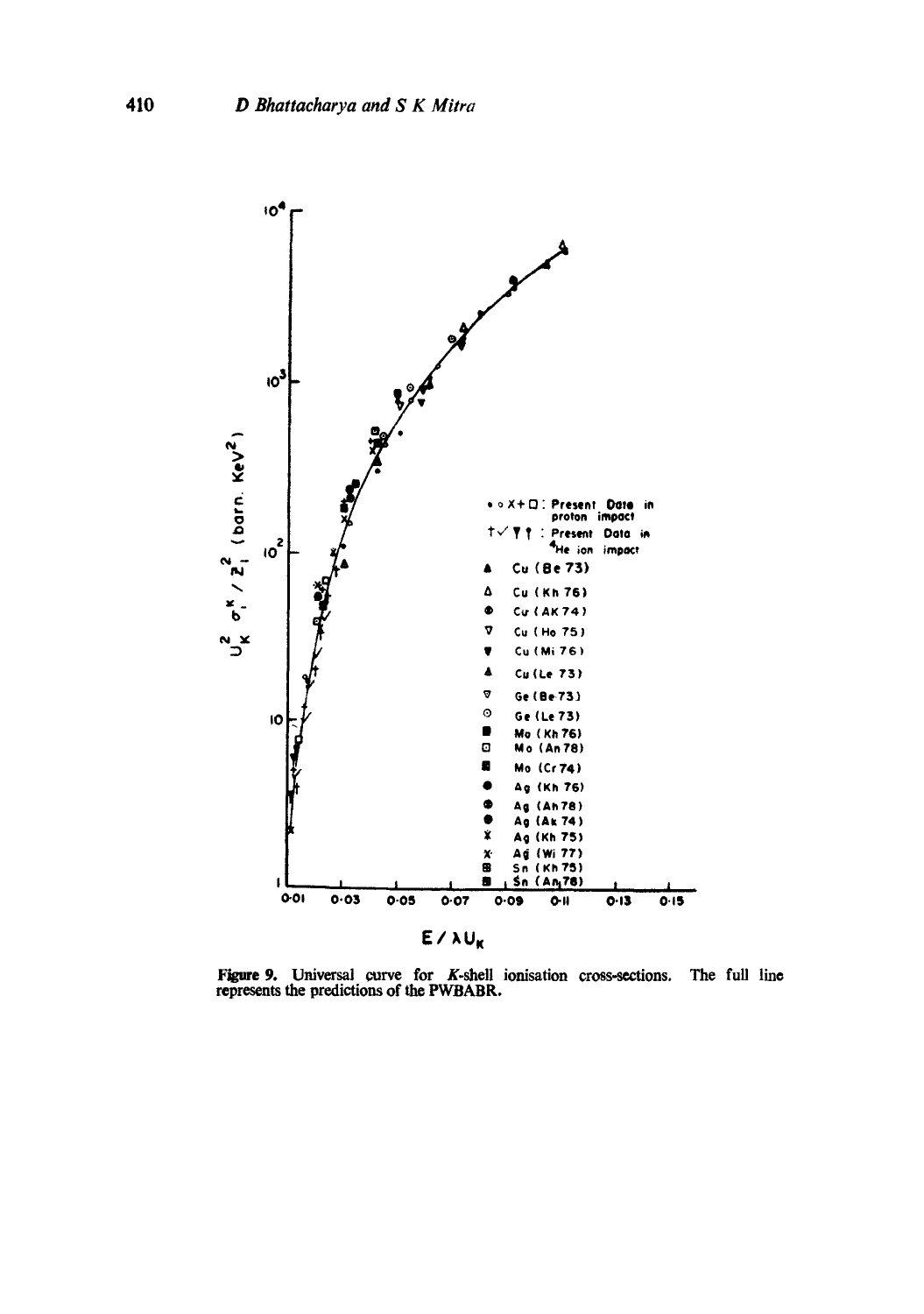![](_page_12_Figure_1.jpeg)

**Figure 10. Dependence of the K-shell ionisation cross-sections in proton impact on the target atomic number.** 

## **Acknowledgements**

**It is a pleasure to thank Prof. S K Bhattacherjee for his constant encouragement during the course of the experiment and many helpful discussions. The authors are grateful to Prof G K Mehta and Dr S Sen of nT, Kanpur and the van de Graaff staff for, their helpful cooperation. Thanks are due to members of our detector laboratory for fabricating the Si(Li) detector and the surface barrier detector and also to the Cockcroft-Walton crew for their efficient operation of the accelerator.** 

## **References**

**Aksetsson R and Johansson T B 1974** *Z. Phys. 266* **245 Anholt R 1978** *Phys. Rev.* **AI7 976**  Ahholt R, Nagamiya S, Rasmussen J O, Bowman H, Ioannou-Yannou J G and Rauscher E 1976 *Phys. Rev.* **AI4 2103 Bang J and Hanstcen J M 1959** *Kgl. Dan. Vidensk. Selsk. Mat. Fys. Medd.* **31 No. 13 Basbas G, Brandt W and Laubert R 1973** *Phys. Rev.* **A7 983 Basbas G, Brandt W and Lauber t R 1978** *Phys. Rev.* **AI7 1655 Bauer C, Mann R and Rudolph W 1978** *Z. Phys.* **A287 27 Bearse R C, Close D A, Malanify J J and Umbarger C J 1973** *Phys. Rev.* **A7 1269 Bhattacharya D, Bhattacherjee S K and Mitra S K 1980** *J. Phys.* **BI3 967 Bhattacharya D, Roy A, Bhattacherjee S K and Mitra S K 1982a J. Phys. <b>B 15** 769

**Bhattacharya D, Roy A, Bhattacherjee S K and Mitra S K 1982b J.** *Phys.* **B (in press)**